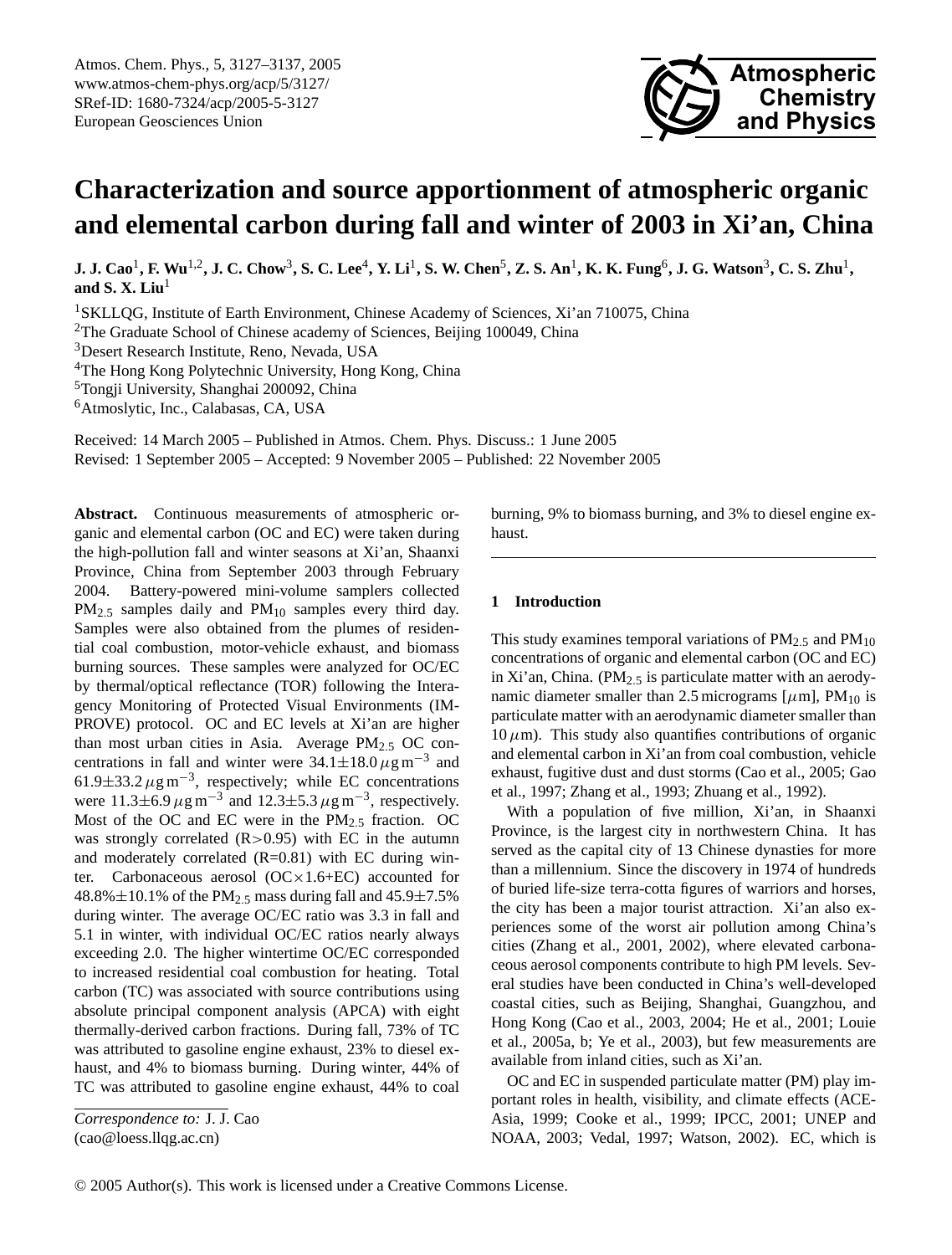

**Fig. 1.** Location of the sampling site at Xi'an, China.

often equated with optically-derived, light-absorbing black carbon (BC), is known to cause heating in the air on a regional scale, thus altering atmospheric stability and vertical mixing, and affecting large-scale circulation and the hydrologic cycle (Menon et al., 2002). Since about one fourth of global BC emissions are believed to originate from China (Cooke et al., 1999), a reduction of BC emissions in China could produce positive consequences for global warming (Jacobson, 2002).

# **2 Sampling and analysis**

# 2.1 Sampling site

Xi'an is located on the Guanzhong Plain at the south edge of the Loess Plateau 400 m above sea level at  $33^{\circ}29' - 34^{\circ}44'$  N,  $107°40'$ – $109°49'$  E (Fig. 1). The monitoring site was located in an urban-scale zone of representation (Chow et al., 2002) surrounded by a residential area ∼15 km south of downtown Xi'an, where there are no major industrial activities, nor local fugitive dust sources.  $PM_{2.5}$  and  $PM_{10}$  samples were obtained from 13 September 2003 to 29 February 2004 from the rooftop of the Chinese Academy of Sciences' Institute of Earth Environment building at 10 m above ground. Based on local meteorological characteristics and the residential heating season (mid-November through February), the period from 13 September 2003 to 31 October 2003 was designated as fall, and the period from 1 November 2003 to 29 February 2004 was designated as winter.

# 2.2 Sample collection

Daily  $PM_{2.5}$  and every-third-day  $PM_{10}$  samples were collected using two battery-powered mini-volume samplers (Airmetrics, Oregon, USA) operating at flow rates of 5 liters per minute (L min<sup>-1</sup>; Cao, 2003). Prior to field operations, calibrated MiniVol samplers were collocated with low volume  $PM_{2.5}$  and  $PM_{10}$  Partisol samplers (model 2000, Rupprecht & Patashnick, Albany, New York, USA) at the Hong Kong Polytechnic University. The difference between the two types of samplers was less than 5% for the  $PM<sub>2.5</sub>$  and  $PM_{10}$  mass.

PM samples were collected on 47 mm Whatman quartz microfiber filters (QM/A) that were pre-heated at 900◦C for three hours before sampling. The exposed filters were stored in a refrigerator at ∼4 ◦C before chemical analysis to minimize the evaporation of volatile components. Quartz-fiber filters were analyzed gravimetrically for mass concentrations using a Sartorius MC5 electronic microbalance with a  $\pm 1 \mu$ g sensitivity (Sartorius, Göttingen, Germany) after 24-h equilibration at a temperature between 20◦C and 23◦C and a relative humidity (*RH*) between 35% and 45%. Each filter was weighed at least three times before and after sampling, and the net mass was obtained by subtracting the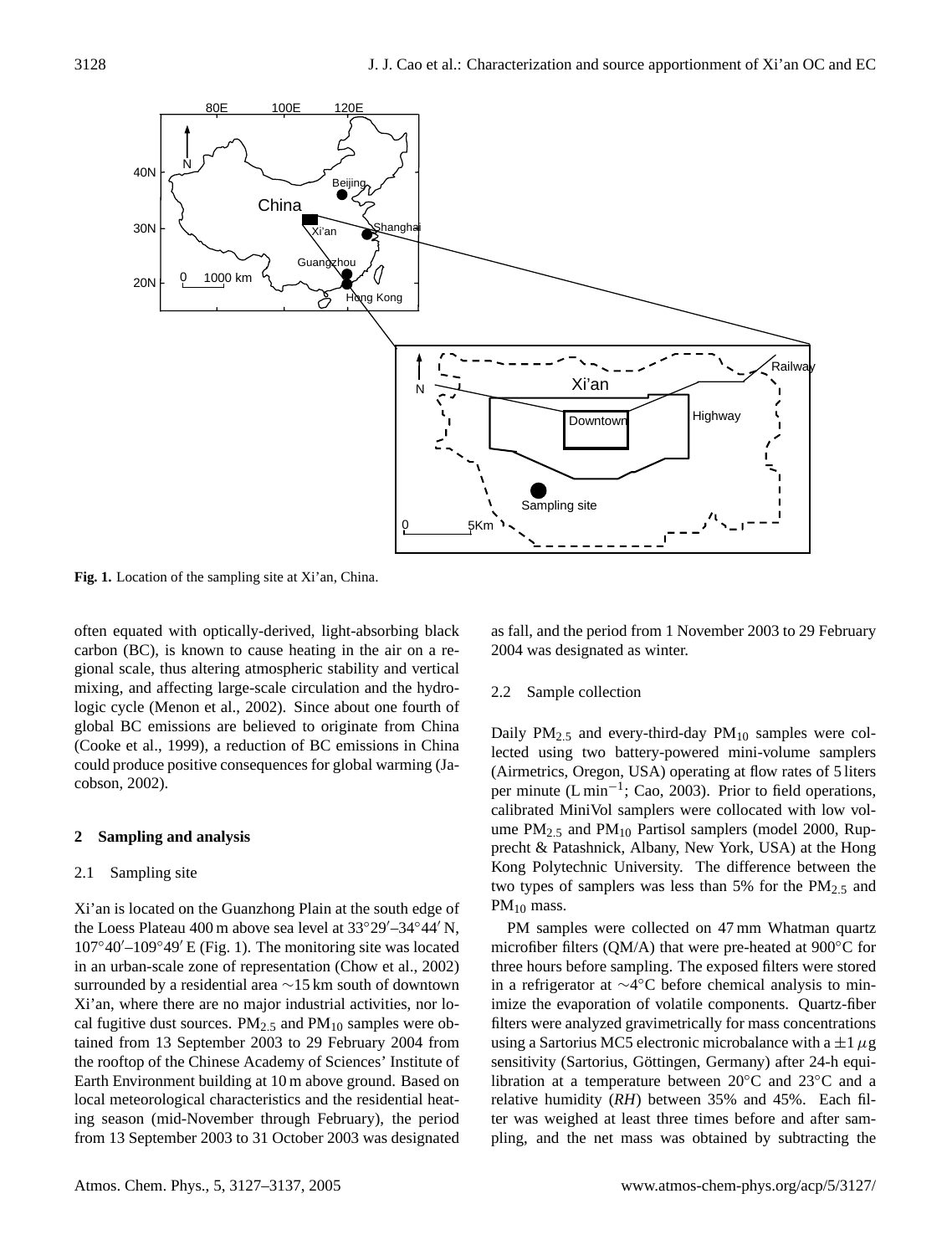|        | Month     | Sample numbers    |           | OC <sup>a</sup>   |                  |                   | EC              | OC/EC             |           |
|--------|-----------|-------------------|-----------|-------------------|------------------|-------------------|-----------------|-------------------|-----------|
| Season |           | PM <sub>2.5</sub> | $PM_{10}$ | PM <sub>2.5</sub> | $PM_{10}$        | PM <sub>2.5</sub> | $PM_{10}$       | PM <sub>2.5</sub> | $PM_{10}$ |
| Fall   | September | 18                | 6         | $24.9 \pm 10.3^b$ | $29.6 \pm 11.2$  | $8.3 \pm 4.5$     | $11.0 \pm 6.4$  | 3.3               | 3.0       |
|        | October   | 31                | 11        | $39.4 \pm 19.4$   | $50.7 \pm 30.6$  | $13.1 \pm 7.5$    | $17.2 \pm 12.2$ | 3.4               | 3.3       |
|        | Average   |                   |           | $34.1 \pm 18.0$   | $43.2 \pm 27.1$  | $11.3 \pm 6.9$    | $15.0 \pm 10.7$ | 3.3               | 3.2       |
|        | November  | 27                | 8         | $52.4 \pm 27.1$   | $67.5 \pm 25.7$  | $12.1 \pm 5.1$    | $19.8 \pm 8.2$  | 4.3               | 3.6       |
| Winter | December  | 29                | 8         | $81.7 \pm 36.2$   | $124.8 \pm 54.8$ | $15.2 \pm 4.6$    | $28.9 \pm 8.9$  | 5.3               | 4.3       |
|        | January   | 31                | 11        | $63.9 \pm 36.0$   | $80.3 \pm 42.4$  | $10.1 \pm 5.8$    | $16.1 \pm 8.8$  | 6.4               | 5.1       |
|        | February  | 29                | 9         | $48.6 \pm 21.7$   | $98.7 \pm 87.6$  | $12.0 \pm 4.4$    | $26.8 \pm 18.2$ | 4.1               | 3.5       |
|        | Average   |                   |           | $61.9 \pm 33.2$   | $93.0 \pm 58.4$  | $12.3 \pm 5.3$    | $22.7 \pm 12.3$ | 5.1               | 4.2       |

**Table 1.** Average of OC and EC concentrations during September 2003 to February 2004 at Xi'an, China.

<sup>a</sup> unit is  $\mu$ g m<sup>-3</sup>

 $<sup>b</sup>$  values represent average  $\pm$  standard deviation</sup>

average of pre-sampling weights from the average of postsampling weights. Differences among replicate weighings were  $<$ 10  $\mu$ g for blanks and  $<$ 20  $\mu$ g for samples. Sixteen field blanks were collected to correct for adsorbed gas-phase organic components. Volatilization of particle-phase organics during and immediately after sampling was not quantified. A total of 165 PM $_{2.5}$  and 53 PM $_{10}$  samples were collected during the ambient sampling period. Five  $PM_{2.5}$ source samples were collected from residential stoves burning coal, six from alongside a major highway with heavy traffic, and five from smoke plumes when maize residue was burned after harvest.

Meteorological data were monitored continuously with a HFY-IA Wind Speed/Wind Direction Instrument (Changchun Institute of Metrological Instruments, Changchun, Jilin Province, China).

#### 2.3 Thermal/optical carbon analysis

A 0.5 cm<sup>2</sup> punch from each samples was analyzed for OC and EC with a Desert Research Institute (DRI) Model 2001 Thermal/Optical Carbon Analyzer (Atmoslytic Inc., Calabasas, CA, USA) for eight carbon fractions following the IMPROVE (Interagency Monitoring of Protected Visual Environments) thermal/optical reflectance (TOR) protocol (Chow et al., 1993, 2001, 2004a, 2005; Fung et al., 2002). This produces four OC fractions (OC1, OC2, OC3, and OC4 at  $120\textdegree$ C,  $250\textdegree$ C,  $450\textdegree$ C, and  $550\textdegree$ C, respectively, in a He atmosphere); a pyrolyzed carbon fraction (OP, determined when a reflected laser light attained its original intensity after  $O_2$  was added to the analysis atmosphere); and three EC fractions (EC1, EC2, and EC3 at 550 $\degree$ C, 700 $\degree$ C, and 800 $\degree$ C, respectively, in a 2%  $O<sub>2</sub>/98%$  He atmosphere). IMPROVE OC is defined as OC1+OC2+OC3+OC4+OP and EC is defined as EC1+EC2+EC3−OP. Inter-laboratory comparisons of samples between IMPROVE protocol with the DRI Model 2001 instrument and the TMO (thermal manganese dioxide oxidation) method (done by AtmAA, Inc., Calabasas, CA) has shown a difference of  $<5\%$  for total carbon (TC) and 10% for OC/EC (Fung et al., 2002). Comparisons with other OC/EC methods (Watson et al., 2005) show that IM-PROVE TOR OC and EC are near the middle of the distribution of differences for the average of all methods. Average field blanks were 1.56 and  $0.42 \,\mu$ g m<sup>-3</sup> for OC and EC, respectively. Quality Assurance/Quality Control (QA/QC) procedures have been described in Cao et al. (2003).

#### **3 Results and discussion**

#### 3.1 Temporal variations of OC and EC

Monthly and seasonally averaged OC/EC concentrations are summarized in Table 1.  $PM_{2.5}$  OC and EC during winter were 1.8 and 1.1 times, respectively, of those during fall; while.  $PM_{10}$  OC and EC during winter were 2.2 and 1.5 times, respectively, of those during fall. Monthly average OC and EC were highest during December and lowest during September. In December, OC in  $PM_{2.5}$  and  $PM_{10}$  were 81.7±36.2  $\mu$ g m<sup>-3</sup> and 124.8±54.8  $\mu$ g m<sup>-3</sup>, respectively; and EC in PM<sub>2.5</sub> and PM<sub>10</sub> were 15.2±4.6  $\mu$ g m<sup>-3</sup> and 28.9±8.9  $\mu$ g m<sup>-3</sup>, respectively. The maximum-to-minimum ratios for  $PM_{2.5}$  and  $PM_{10}$ , were 3.3 and 4.2 for OC and 1.8 and 2.6 for EC, respectively. Higher variability for OC concentrations may be due to the contributions of different emission sources.

Figure 2 shows that temporal variations of  $PM_{2.5}$  OC coincided with mass and, to a lesser extent, with EC. OC was highly correlated with  $PM_{2.5}$  (r=0.96, significance level 99%) and EC was moderately correlated with  $PM<sub>2.5</sub>$  (r=0.72, significance level 99%).  $PM_{2.5}$  OC increased gradually from September to November, and reached a maximum on 14 December 2003 (189.6  $\mu$ g m<sup>-3</sup>). Major emission sources of OC and EC in China include coal combustion (mostly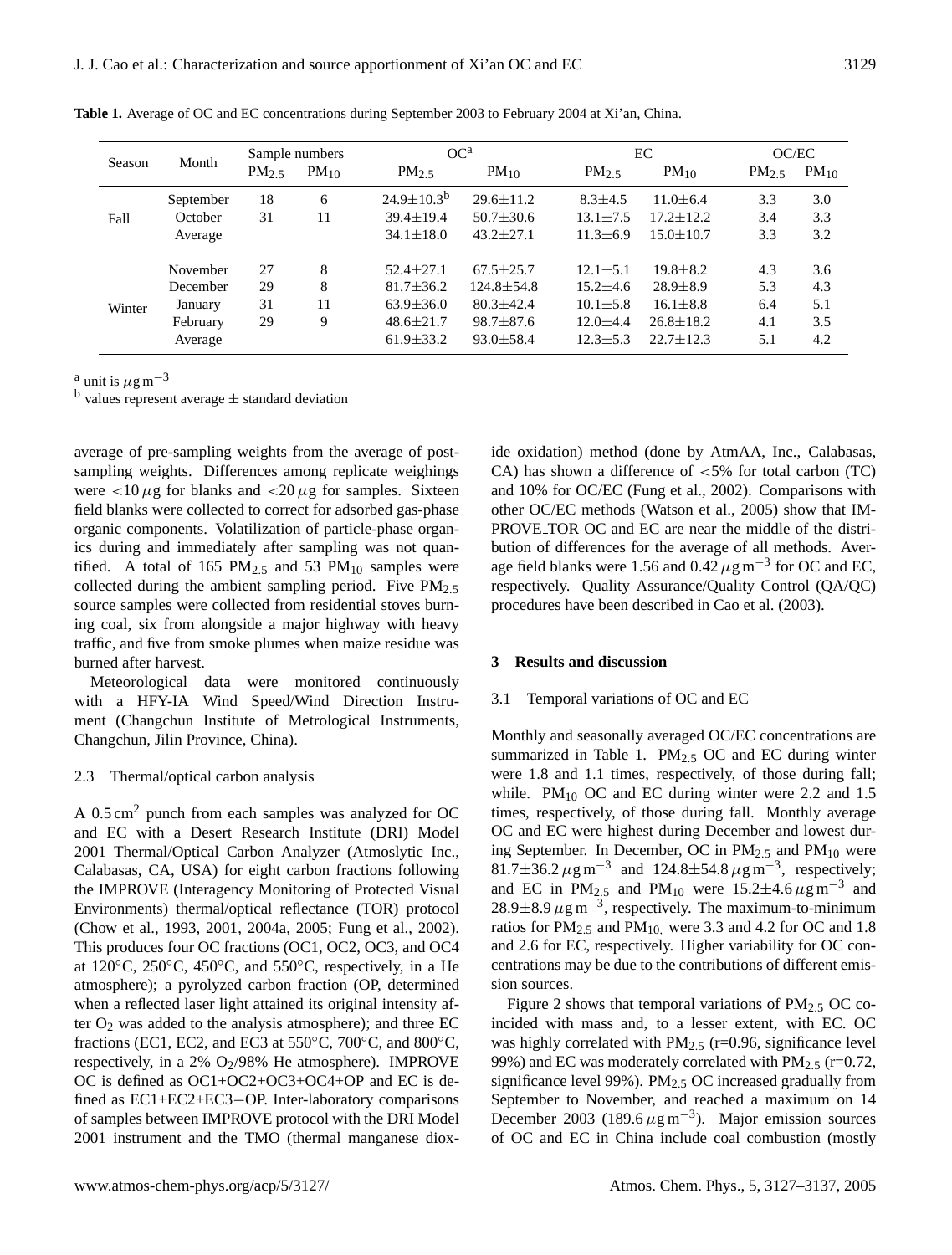

**Fig. 2.** Time series of PM<sub>2.5</sub> mass, organic carbon (OC), elemental carbon (EC), fraction of PM<sub>2.5</sub> composed of OC×1.6+EC (TCA%), and OC/EC ratios at Xi'an from 13 September 2003 to 29 February 2004. OC is multiplied by 1.6 for the TCA% calculation to account for unmeasured hydrogen and oxygen in organic material (Turpin and Lim, 2001).

residential), motor-vehicle exhaust, and biomass burning (Streets et al., 2001; Zhang et al., 2001), all of which are also evident in Xi'an. During the fall harvest season in mid-October, the residues of diverse crops like corn and rice are burned. Biofuels are also used by farmers for residential heating and cooking for both fall and winter. Zhang et al. (2001) showed that total suspended particle (TSP) in Xi'an reaches maximum levels in winter and minimum levels in summer. After the Chinese Spring Festival (22 January 2004 to 29 January 2004), OC decreases rapidly initially, then decreases further as February progresses. A similar trend was found for EC, but while EC concentration was lowest during the festival, it fluctuated at low values from 22 January 2004 to 5 February 2004.

#### 3.2 Relationship between OC and EC

OC/EC ratios give some indication of the origins of carbonaceous  $PM<sub>2.5</sub>$  (Chow et al., 1996; Gray et al., 1986; Turpin and Huntzicker, 1991). As shown in Fig. 3, strong OC/EC correlations (0.95–0.97) in fall suggest impacts from a combination of common source contributions (i.e. residential and commercial coal combustion, biomass burning, motorvehicle exhaust). OC/EC correlations (0.81) were lower in winter, consistent with a changing mixture of source contributions. Residential coal combustion was estimated to contribute more than 50% of TSP in 1997 (Zhang, 2001). Even though many residents in Xi'an have replaced coal with natural gas, a large number of low-income families still use coal for cooking and heating. Coal-fired boilers have been banned within the second beltway in downtown Xi'an since 1998, but due to the low cost of coal, many middle- and small-scale boilers are still in use.

The slopes of OC versus EC in winter were  $5.12$  for  $PM_{2.5}$ and 3.83 for  $PM_{10}$ , compared to those in fall (2.46) (Fig. 3), implying that OC emissions in winter increased relative to EC emissions. The difference may be ascribed to the change of emission sources between the two seasons, primarily due to the completion of burning in corn and rice fields.

### 3.3 Variability of OC/EC ratios

OC/EC ratios are influenced by: 1) emission sources; 2) secondary organic aerosol (SOA) formation; and 3) different OC/EC removal rates by deposition (Cachier et al., 1996). Atmospheric EC is directly emitted, while OC can be both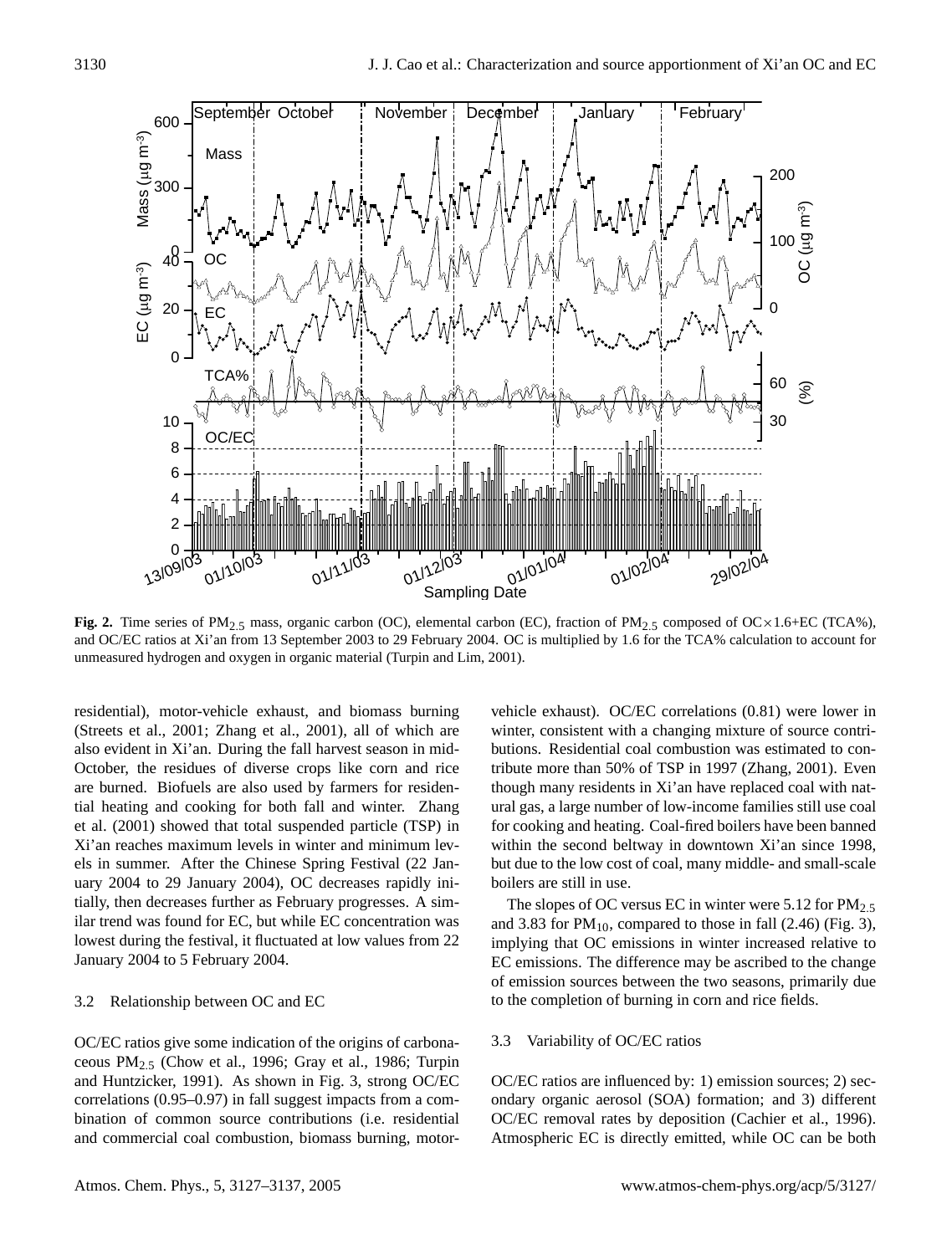

**Fig. 3.** Relationships between OC and EC concentrations in PM<sub>2.5</sub> and  $PM_{10}$ .

directly emitted and formed in the atmosphere from the low vapor pressure products of chemical reactions involving emissions of volatile organic compounds (VOCs).

As shown in Table 1, monthly averaged OC/EC ratios in  $PM_{2.5}$  and  $PM_{10}$  ranged from 3.0 to 3.4 in fall, and 3.6 to 6.4 in winter. The highest ratios were recorded in January, with 6.4 in  $PM_{2.5}$  and 5.1 in  $PM_{10}$ . Daily variations of  $PM_{2.5}$ OC/EC ratios in Fig. 2 show lower ratios and variability in fall and higher ratios and variability in winter.

Regarding source samples, the average OC/EC ratio was 12.0 for coal-combustion, 4.1 for vehicle exhaust, and 60.3 for biomass burning. These ratios are much higher than reported values elsewhere of 2.7 for coal-combustion and 1.1 for motor vehicles (Watson et al., 2001), and 9.0 for biomass burning (Cachier et al., 1989). The individual OC/EC ratios for this study exceeded 2.0 for both  $PM_{2.5}$  and  $PM_{10}$ fractions (Fig. 2), which might reflect the combined contributions from coal combustion, motor-vehicle exhaust, and biomass burning sources. Elevated OC/EC ratios (8.0) during mid-December can be attributed to biomass burning and coal combustion. High OC/EC ratios (6.0–9.0) during the Chinese Spring Festival may be due to lower contributions from motor-vehicle exhaust and biomass burning during the holiday, and higher contributions from residential coal combustion.

#### 3.4 Contributions to  $PM_{2.5}$  and  $PM_{10}$  mass

Figure 4 shows a larger  $PM_{10}$  scatter than  $PM_{2.5}$  in both seasons. Daily  $PM_{10}$  in winter varied by a factor of 5.7, ranging from 155  $\mu$ g m<sup>-3</sup> (06 November 2003) to 885  $\mu$ g m<sup>-3</sup> (14 December 2003), and averaging 450.6  $\mu$ g m<sup>-3</sup>. The average for fall was  $261.9 \,\mu g \,\text{m}^{-3}$ . The PM<sub>2.5</sub> average was 140.1  $\mu$ g m<sup>-3</sup> in fall and 258.7  $\mu$ g m<sup>-3</sup> in winter. PM<sub>2.5</sub> accounted for 55.6% of the  $PM_{10}$  in fall, ranging between 44.3% and 77.4%. In winter,  $PM_{2.5}$  accounted for 60.4% of the  $PM_{10}$ , with a wide range from 33.0% and 97.6%.



**Fig. 4.** Distribution of  $PM_{2.5}$  and  $PM_{10}$  mass concentrations during fall and winter. The valid paired samples were 17 in fall and 36 in winter. The box plots indicate the mean 24-h concentration and the min, 1st, 25th, 50th, 75th, 99th and max percentiles. A normal curve is fitted to the measurements.

Compare to Xi'an, the percentage of  $PM_{2.5}$  in  $PM_{10}$  in other Chinese cities was: Shenzhen in 2001 — 73.3% (Cao et al., 2003); Zhuhai, 2001 — 70.8% (Cao et al., 2003); Chongqing, 1997 — 65.1% (Wei et al., 1999); Wuhan, 1997 — 60.5% (Wei et al., 1999); Xi'an, 2003 — 60.4%; Lanzhou, 1997 — 51.9% (Wei et al., 1999). In Xi'an, only five of the 17  $PM_{10}$  sampling days in fall and none of the 36 sampling days in winter were in compliance with China's legislated Class 2 PM<sub>10</sub> standard of 150  $\mu$ g m<sup>-3</sup> (GB 3905-1996). The data depict extreme PM pollution in Xi'an despite the current substantial local government pollution control efforts.

As shown in Table 2, total carbonaceous aerosol  $(TCA=OC\times1.6+EC)$  contributed 48.8% of PM<sub>2.5</sub> in fall and 45.9% in winter. The percentage of TCA in  $PM_{10}$  was lower than in PM<sub>2.5</sub>, with an average of  $34.5\%$  in fall and  $37.0\%$ in winter. This may be due to higher contributions of geological matter in coarse particles. The material balance also confirmed that TCA is the dominant component of  $PM_{2.5}$  (Li, 2004). As shown in the time series in Fig. 2, TCA% varied around the 45% level during the study and did not correlate with changes of  $PM_{2.5}$  mass or OC/EC concentrations.

PM<sub>2.5</sub> OC accounted for 81.8% and 72.8% of PM<sub>10</sub> OC during fall and winter, respectively, whereas  $PM_{2.5}$  EC accounted for 75.0% and 59.6% of  $PM_{10}$  EC in fall and winter (Table 1). Less than 60% of  $PM_{10}$  EC resided in  $PM_{2.5}$  in winter, possibly due to coarse soot particles in the emissions of incomplete coal combustion, or from fugitive coal dust.

### 3.5 The characterization of eight carbon fractions

The IMPROVE TOR protocol does not advance from one temperature to the next until a well-defined carbon peak has evolved (Chow et al., 1993, 2004a). Carbon abundances in each of these fractions differ by carbon source (Chow et al., 2004b; Watson et al., 1994). Eight carbon fractions have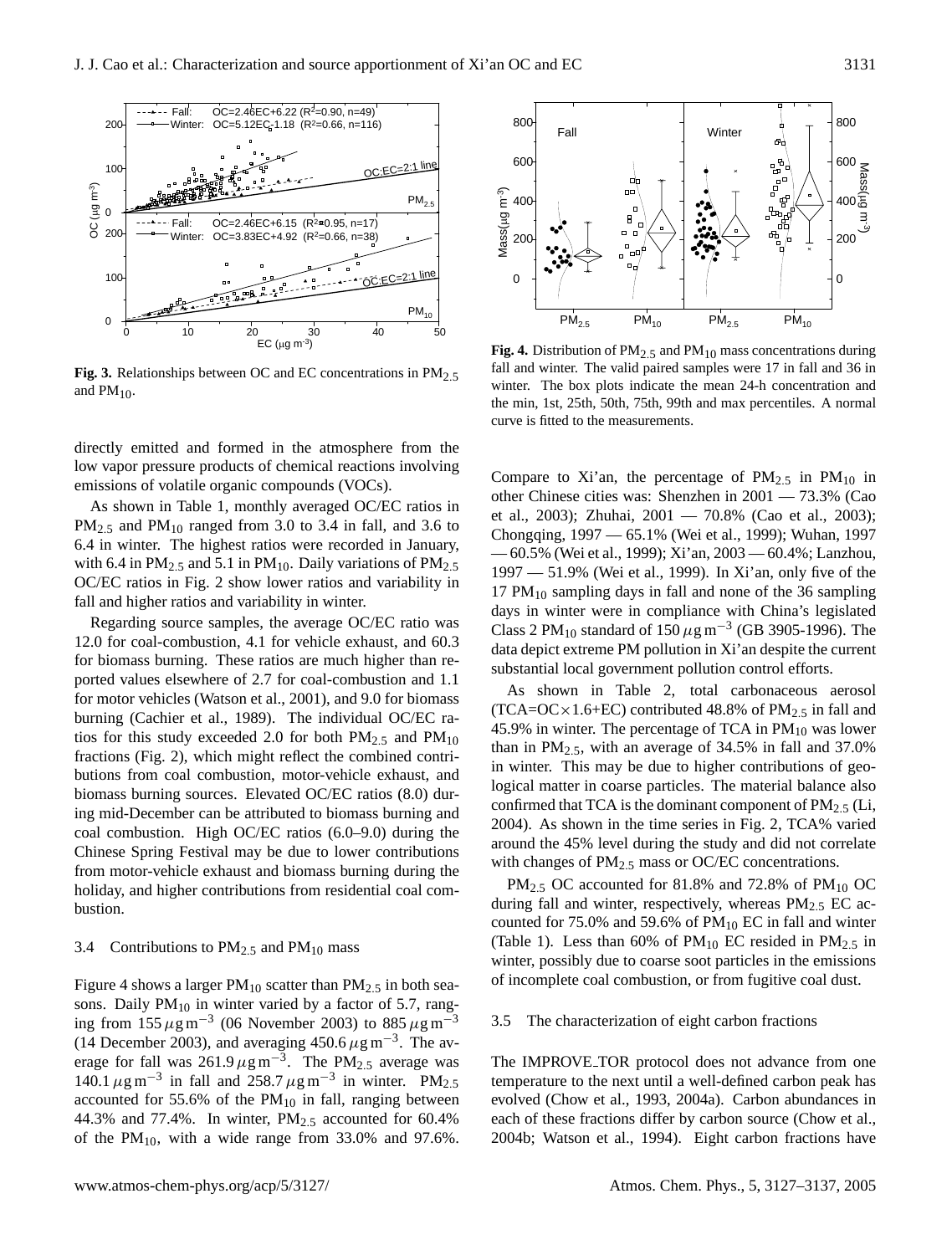| Month     | TCA(%)                      |                 | OC(%)                      |                   |                |                           |               |               |                           |
|-----------|-----------------------------|-----------------|----------------------------|-------------------|----------------|---------------------------|---------------|---------------|---------------------------|
|           | PM <sub>2.5</sub>           | $PM_{10}$       | $PM_2$ $\frac{5}{PM_{10}}$ | PM <sub>2.5</sub> | $PM_{10}$      | $PM_2$ 5/PM <sub>10</sub> | $PM_2$ 5      | $PM_{10}$     | $PM_2$ 5/PM <sub>10</sub> |
| September | $45.0 \pm 7.6$ <sup>a</sup> | $26.4 \pm 1.5$  | $83.0 \pm 6.4$             | $23.5 \pm 4.3$    | $13.6 \pm 1.0$ | $84.9 \pm 5.8$            | $7.3 \pm 1.6$ | $4.7 \pm 0.8$ | $74.8 \pm 13.4$           |
| October   | $51.0 \pm 10.7$             | $38.8 \pm 8.8$  | $79.4 \pm 6.2$             | $26.6 \pm 5.5$    | $20.4 \pm 4.8$ | $80.2 \pm 6.1$            | $8.4 \pm 2.7$ | $6.3 + 1.6$   | $75.0 \pm 10.1$           |
| Average   | $48.8 \pm 10.1$             | $34.5 \pm 9.3$  | $80.7 \pm 6.3$             | $25.5 \pm 5.3$    | $18.0 \pm 5.1$ | $81.8 \pm 6.3$            | $8.0 \pm 2.4$ | $5.7 + 1.6$   | $75.0 \pm 11.0$           |
|           |                             |                 |                            |                   |                |                           |               |               |                           |
| November  | $44.8 \pm 7.4$              | $35.7 + 4.6$    | $69.8 \pm 11.8$            | $24.3 \pm 3.9$    | $18.9 \pm 2.5$ | $71.8 \pm 12.2$           | $5.9 + 1.7$   | $5.4 \pm 0.9$ | $58.7 \pm 12.0$           |
| December  | $50.3 \pm 5.5$              | $42.4 \pm 7.7$  | $65.9 \pm 13.3$            | $27.9 \pm 2.8$    | $23.0 \pm 4.5$ | $67.6 \pm 14.0$           | $5.6 \pm 1.5$ | $5.6 \pm 1.3$ | $55.2 \pm 10.6$           |
| January   | $44.0 \pm 8.1$              | $37.0 \pm 11.7$ | $75.0 + 9.1$               | $24.9 \pm 4.6$    | $20.6 \pm 7.1$ | $77.0 \pm 9.6$            | $4.0 \pm 1.1$ | $4.1 \pm 0.8$ | $61.4 \pm 7.3$            |
| February  | $44.8 \pm 7.5$              | $32.4 \pm 7.4$  | $72.2 \pm 11.9$            | $24.2 \pm 4.4$    | $17.2 \pm 4.3$ | $74.0 \pm 13.1$           | $6.1 \pm 1.4$ | $4.9 \pm 0.8$ | $63.2 \pm 9.4$            |
| Average   | $45.9 \pm 7.5$              | $37.0 \pm 8.9$  | $71.0 \pm 11.5$            | $25.4 \pm 4.2$    | $20.0 \pm 5.3$ | $72.8 \pm 12.1$           | $5.4 + 1.6$   | $5.0 + 1.1$   | $59.6 \pm 9.8$            |
|           |                             |                 |                            |                   |                |                           |               | EC(%)         |                           |

**Table 2.** Statistical summary of the percentage of OC, EC, and TCA% in  $PM_{2.5}$  and  $PM_{10}^{a}$ .

 $a$  values represent average  $\pm$  standard deviation



**Fig. 5.** Abundances (mass fraction of total carbon) of eight thermally-derived carbon fractions in ambient and source samples.

been used before for the source apportionment of carbonaceous aerosol (Kim et al., 2003a, b; Kim and Hopke, 2004).

The average percentages of eight carbon fractions in ambient and source samples are shown in Fig. 5. Distinct differences in carbon fractions are evident among samples from the three source types tested in this study. OC1 contributed 36.8% to TC in biomass-burning samples, 2.0% in coal-combustion samples, and 2.8% in motor-vehicle exhaust samples. OC2 accounted for 46.9% of TC in coalcombustion samples, 29.2% in biomass-burning samples and 30.5% in motor-vehicle samples. EC1 constituted 15.4% to TC, 5.6% in coal-combustion samples and 0.4% in biomassburning samples.

Monthly variations of the eight carbon fractions were related to the contributions of different emission sources. November experienced the highest contribution from biomass burning, with OC1 attaining 8.7%, which was the highest value in the six months of the study. OC1 decreased to 1.7% in February. OC2 increased during the six months (except for November), possibly reflecting the increased contributions of coal combustion from fall to winter. EC1 reached its lowest values in January, possibly caused by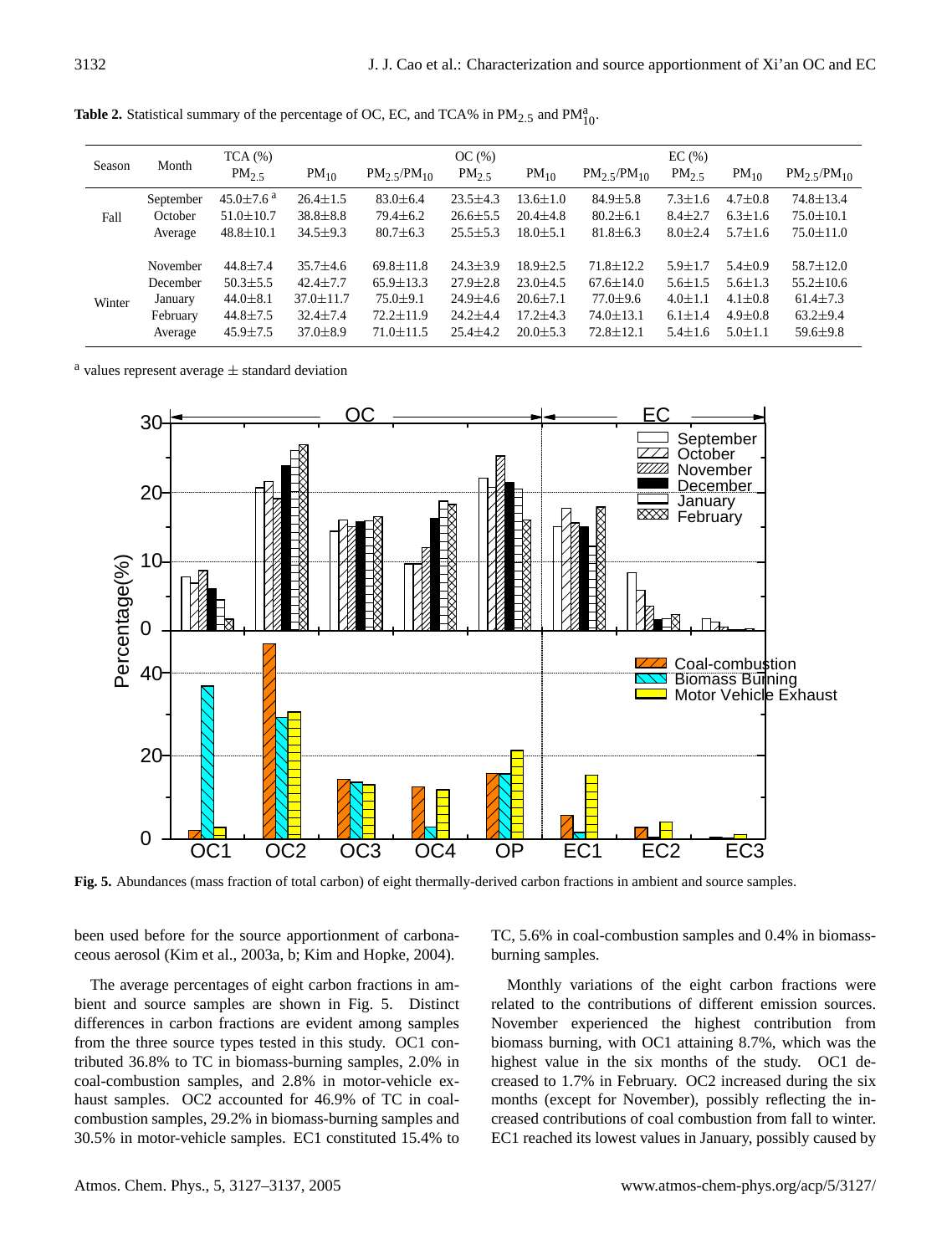| City                  | Period                                           | TC           | OC<br>$(\mu\mathrm{g\,m}^{-3})$    | EC                               | OC/EC          | Measurement<br>method                    | Reference                |
|-----------------------|--------------------------------------------------|--------------|------------------------------------|----------------------------------|----------------|------------------------------------------|--------------------------|
| Xi'an                 | Fall, 2003<br>Winter 2003                        | 45.4<br>74.2 | $34.1 \pm 18.0$<br>$61.9 \pm 33.2$ | $11.3 \pm 6.9$<br>$12.3 \pm 5.3$ | 3.3<br>5.1     | <b>IMPROVE_TOR</b><br><b>IMPROVE_TOR</b> | This study<br>This study |
| Beijing $1$           | Fall 1999<br>Winter 1999                         |              | 28.8<br>31.5                       | 10.2<br>11.1                     | 2.8<br>2.8     | <b>IMPROVE_TOR</b><br><b>IMPROVE_TOR</b> | He et al. (2001)         |
| Beijing <sup>2</sup>  | December 2002                                    | 51.9         | $36.7 \pm 19.4$                    | $15.2 \pm 11.1$                  | 3.5            | Elemental analyzer                       | Dan et al. (2004)        |
| Beijing $3$           | November 1997-October 1998                       |              | 41.5 <sup>4</sup>                  | No data                          |                | Elemental analyzer                       | Duan et al. (2004)       |
| Shanghai <sup>5</sup> | Fall 1999<br>Winter, 1999                        | 23.2<br>25.1 | 16.3<br>17.0                       | 6.9<br>8.1                       | 2.4<br>2.1     | <b>IMPROVE_TOR</b><br><b>IMPROVE_TOR</b> | Ye et al. (2003)         |
| Hong Kong             | January-February 2002                            | 14.4         | $9.6 \pm 4.5$                      | $4.7 \pm 2.9$                    | 2.3            | <b>IMPROVE_TOR</b>                       | Cao et al. (2003)        |
| Guangzhou             | January-February 2002                            | 31.0         | $22.6 \pm 18.0$                    | $8.3 \pm 5.6$                    | 2.7            | <b>IMPROVE_TOR</b>                       | Cao et al. (2003)        |
| Shenzhen              | January-February 2002                            | 19.2         | $13.2 \pm 4.1$                     | $6.1 \pm 1.8$                    | 2.2            | <b>IMPROVE_TOR</b>                       | Cao et al. (2003)        |
| Zhuhai                | January-February 2002                            | 17.3         | $12.2 \pm 4.4$                     | $5.0 \pm 1.6$                    | 2.4            | <b>IMPROVE_TOR</b>                       | Cao et al. (2003)        |
| Kaohsiung             | November 1998-April 1999                         | 14.5         | 10.4                               | 4.0                              | 2.6            | Elemental analyzer                       | (Lin & Tai, 2001)        |
| Chongju, Korea        | Fall, 1995<br>Winter 1995                        | 12.4<br>9.3  | 6.0<br>5.0                         | 6.4<br>4.3                       | 0.9<br>1.2     | <b>IMPROVE_TOR</b><br><b>IMPROVE_TOR</b> | Lee and Kang (2001)      |
| Sapporo, Japan        | September-October 1992<br>January-February 1992  | 9.1<br>9.0   | 4.1<br>3.9                         | 5.0<br>5.1                       | 0.8<br>$0.8\,$ | Elemental analyzer<br>Elemental analyzer | Ohta et al. (1998)       |
| Uji, Japan            | September-October 1998<br>November-December 1998 | 6.4<br>10.2  | 1.8<br>2.5                         | 4.6<br>7.7                       | 0.4<br>0.3     | R&P 5400<br>R&P 5400                     | Holler et al. (2002)     |

Table 3. Comparison of PM<sub>2.5</sub> OC, EC at Xi'an with other Asian cities.

 $1$  Chegongzhuang site.

<sup>2</sup> Average of 3 sites: Beijing Normal University, Capital Steel Plant, Yihai Garden.

<sup>3</sup> Temple of Heaven.

<sup>5</sup> Average of Tongji University and Hainan Road.

lower motor vehicle activity during the Chinese Spring Festival. OP ranged from 16.0% to 22.1%, with an average of 21.0%. These ratios are higher than the 8.0 to 17.8% OP in TC found during summer for the Pearl River Delta Region in China (Cao et al., 2004).

#### 3.6 Periodic characteristics of OC and EC

The periodic features of emission sources and meteorological conditions can be identified from the OC/EC time series. Hies (2000) showed that domestic heating by coal combustion appears with a 365-day periodicity. In this study, traffic in Berlin, Germany contributes 3.5-, 4.6-, and 7-day peaks in the spectrum, and periodicity for elevated EC can be identified in the 13- to 42-day range.

The comparison of periodicities of OC, EC,  $PM_{2.5}$  mass, and daily average wind speed are illustrated in Fig. 6. These curves were obtained by AutoSignal 1.0 software (SPSS, USA). The common periodicities of OC, EC and  $PM_{2.5}$  were 24, 10, 7, and 5 days. Identical periodicities between  $PM_{2.5}$ mass and OC are consistent as they are controlled by similar processes. In agreement with Hies (2000), the periodicities of motor vehicle variations were five and seven days. Precipitation events had 10-day periodicity from September to November. This periodicity should reflect the impact of precipitation on OC and EC concentrations. Thirteen-day periodicity was a major component in the wind speed spectrum identified by Hies (2000), which also influences EC concentrations. Sixty-day peaks may be related to the change of primary emission sources.

<sup>4</sup> Annual average.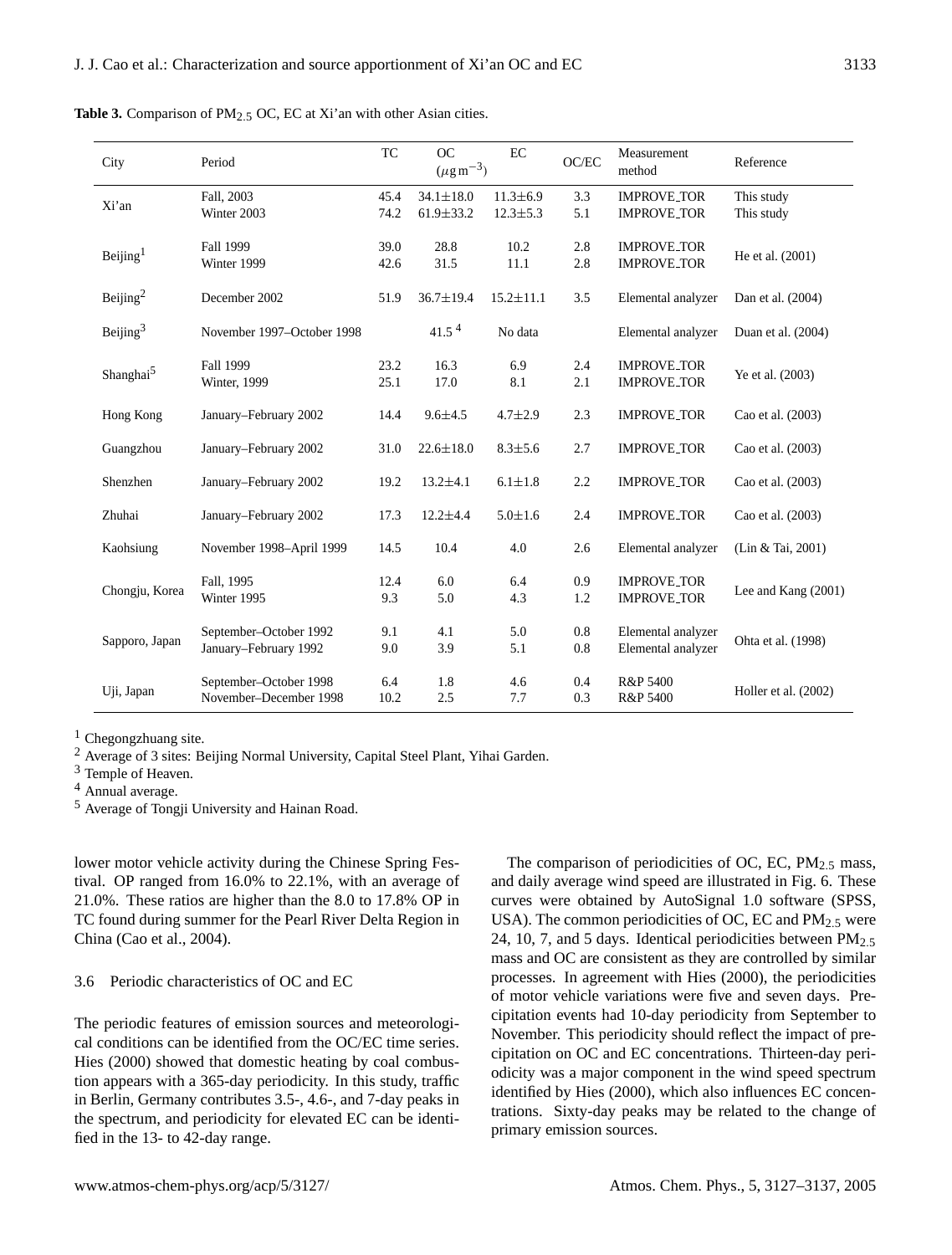

**Fig. 6.** Periodicity of PM2.5 OC, EC, mass, and daily average wind speed. (PSD TISA on the Y axis refers to Power as Time-Integral Squared Amplitude.)

#### 3.7 Comparison of OC and EC with other Asian cities

Table 3 compares TC, OC, and EC concentrations in  $PM_{2.5}$ from 11 Asian cities. Total carbon in fall and winter at Xi'an ranked the highest. While OC and EC concentrations were similar in Beijing and Xi'an in fall, OC in Xi'an was twice that of Beijing in winter, with similar EC levels. This may be due to more motor vehicles and less coal use in Beijing (Yang et al., 2005). Winter OC levels in Xi'an were 2.7, 3.6, 4.7, 5.1, and 6.4 times those in Guangzhou, Shanghai, Shenzhen, Zhuhai, and Hong Kong, respectively (the number of motor vehicles in these coastal cities are 1.1, 0.7, 0.7, 0.3, and 0.5 million, respectively, compared with 0.2 million in Xi'an). Winter EC levels in Xi'an were 1.5, 1.5, 2.0, 2.5, and 2.6 times those of these coastal cities. The lower increment for EC may be attributed to the high emissions of motor-vehicle exhaust in the coastal cities, and the larger increment for OC may be ascribed to the lower use of coal for residential heating (there is almost no use of coal for residential heating in the coastal cities). Winter OC and EC levels in Xi'an were 12.4 and 2.9 times, respectively, those in Chongju, South Korea (Lee and Kang, 2001).

#### 3.8 Source apportionment of carbonaceous PM

Absolute principal component analysis (APCA) (Thurston and Spengler, 1985) was applied to the eight carbon fraction concentrations to identify and quantify source contributions. The first step in APCA is the normalization of all carbon concentrations as  $Z_{ik}$ . This is done by adding a zero concentration sample as case 0 (The  $Z_{i0}$  is obtained by deriving the Z-score for absolute zero concentrations).

$$
Z_{ik} = (C_{ik} - C_i)/S_i
$$
 (1)

where  $C_{ik}$  is the concentration of carbon fraction i in sample  $k, C<sub>i</sub>$  is the arithmetic mean concentration of carbon fraction  $i$ , and  $S_i$  is the standard deviation of carbon fraction  $i$  for all samples included in the analysis. The normalization process allows any continuous variable, such as wind speed, to be included in future analyses along with the carbon data.

Regressing the TC data on these absolute principal component scores (APCS) gives estimates of the coefficients which convert the APCS into TC contributions from each source for each sample. For each source identified by the APCA,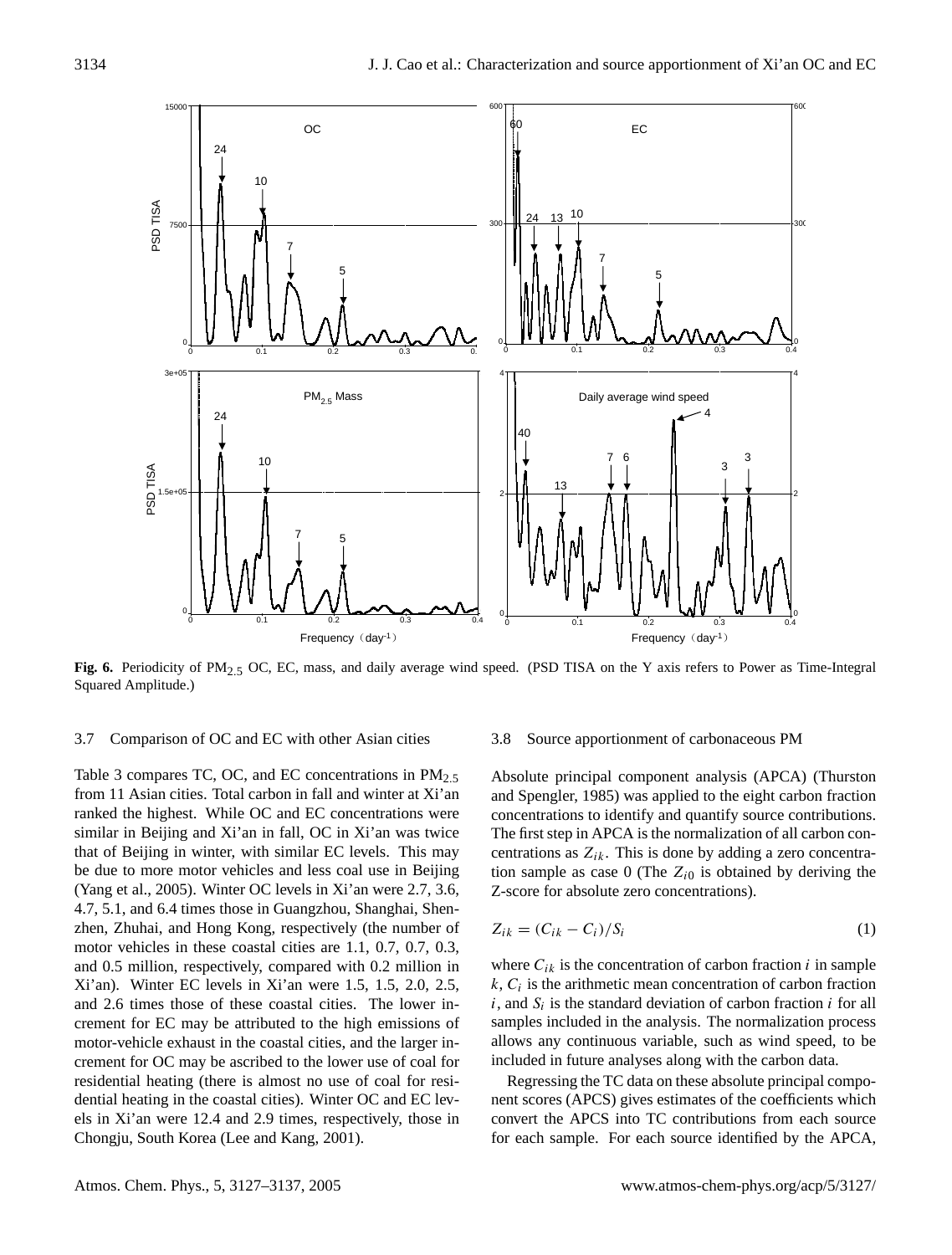|                 | F1       | F2      | F3             |
|-----------------|----------|---------|----------------|
| OC <sub>1</sub> | 0.32     | 0.12    | 0.91           |
| OC2             | 0.96     | 0.16    | 0.17           |
| OC3             | 0.89     | 0.11    | 0.38           |
| OC4             | 0.95     | 0.19    | 0.19           |
| OΡ              | 0.88     | 0.25    | 0.13           |
| EC1             | 0.88     | 0.21    | 0.39           |
| EC2             | 0.62     | 0.65    | $-0.28$        |
| EC <sub>3</sub> | 0.12     | 0.94    | 0.23           |
| Variance        | 68%      | 14%     | 10%            |
| Eigen value     | 5.60     | 1.10    | 0.80           |
|                 | Gasoline | Diesel  | <b>Biomass</b> |
|                 | Exhaust  | Exhaust | Burning        |

**Table 4.** APCA results of fall samples.

the weighted regression of each carbon fraction's concentration on the predicted TC contributions yields estimates of the content of that fraction in each source, as follows:

$$
C_{ik} = b + \sum_{j=1}^{n} a_{ij} M_{jk}
$$
 (2)

where  $C_{ik}$  is the concentration of carbon fraction i in sample  $k$ ;  $b$  is a constant;  $a_{ij}$  is the mean TC fraction of source j's particles represented by carbon fraction i, and  $M_{jk}$  is the TC concentration of source  $j$  for observation  $k$ . By repeating this weighted least-square regression for each of the  $i=1$ , 2,. . . n carbon fractions considered in this analysis, one can estimate the mean concentration of the carbon fractions for each factor.

Results for fall and winter are summarized in Tables 4 and 5. Factor 1 (F1) in fall was highly loaded with OC2, OC3, OC4, OP, and EC1. This factor appears to represent gasolinemotor-vehicle exhaust (Chow et al., 2004b). Factor 2 (F2) was highly loaded with high-temperature EC2 and EC3 and appears to represent diesel-vehicle exhaust (Watson et al., 1994). The high loading of OC1 in factor 3 (F3) reflects the contribution of biomass burning. In winter, the highly loaded OC2, OC3, OC4, and EC1 in F1 might represent the mixture of coal-combustion and motor-vehicle exhaust. Similar to the fall results, F2 and F3 in winter represent biomass burning and diesel-vehicle exhaust, respectively.

To simplify the estimation, it is assumed that there is no contribution of coal combustion in fall, and there are equal contributions from gasoline-powered motor vehicles in fall and winter. Coal combustion in winter is assumed to be the difference between winter F1 and fall F1, thus the source attributions can be resolved for the two seasons (Fig. 7). During fall, TC is composed of 73% from gasoline exhaust, 23% from diesel exhaust, and 4% from biomass burning. During winter, TC receives 44% from gasoline exhaust, 3% from

|                 | F1                  | F2             | F3      |
|-----------------|---------------------|----------------|---------|
| OC1             | 0.09                | 0.98           | 0.06    |
| OC2             | 0.97                | 0.03           | 0.05    |
| OC3             | 0.87                | 0.44           | 0.07    |
| OC4             | 0.96                | 0.05           | $-0.01$ |
| OΡ              | 0.60                | 0.67           | 0.24    |
| EC <sub>1</sub> | 0.73                | 0.50           | 0.17    |
| EC <sub>2</sub> | $-0.05$             | 0.12           | 0.90    |
| EC <sub>3</sub> | 0.17                | 0.06           | 0.88    |
| Variance        | 55%                 | 21%            | 13%     |
| Eigen value     | 4.40                | 1.60           | 1.10    |
|                 | Coal Combustion $+$ | <b>Biomass</b> | Diesel  |
|                 | Gasoline Exhaust    | <b>Burning</b> | Exhaust |



Fig. 7. Relative contributions of major sources to PM<sub>2.5</sub> TC during fall and winter 2003.

diesel exhaust, 9% from biomass burning, and 44% from coal burning.

## **4 Conclusions**

Six months of continuous observations were conducted at Xi'an, Shaanxi Province, China to gain insight into the characterization and source apportionment of organic and elemental carbon (OC/EC). Major findings are as follows.

1. Average PM2.<sup>5</sup> OC concentrations during fall and winter were  $34.1 \pm 18.0 \,\mu g \,\text{m}^{-3}$  and  $61.9 \pm 33.2 \,\mu g \,\text{m}^{-3}$ ; EC concentrations were  $11.3 \pm 6.9 \,\mu g \,\text{m}^{-3}$  and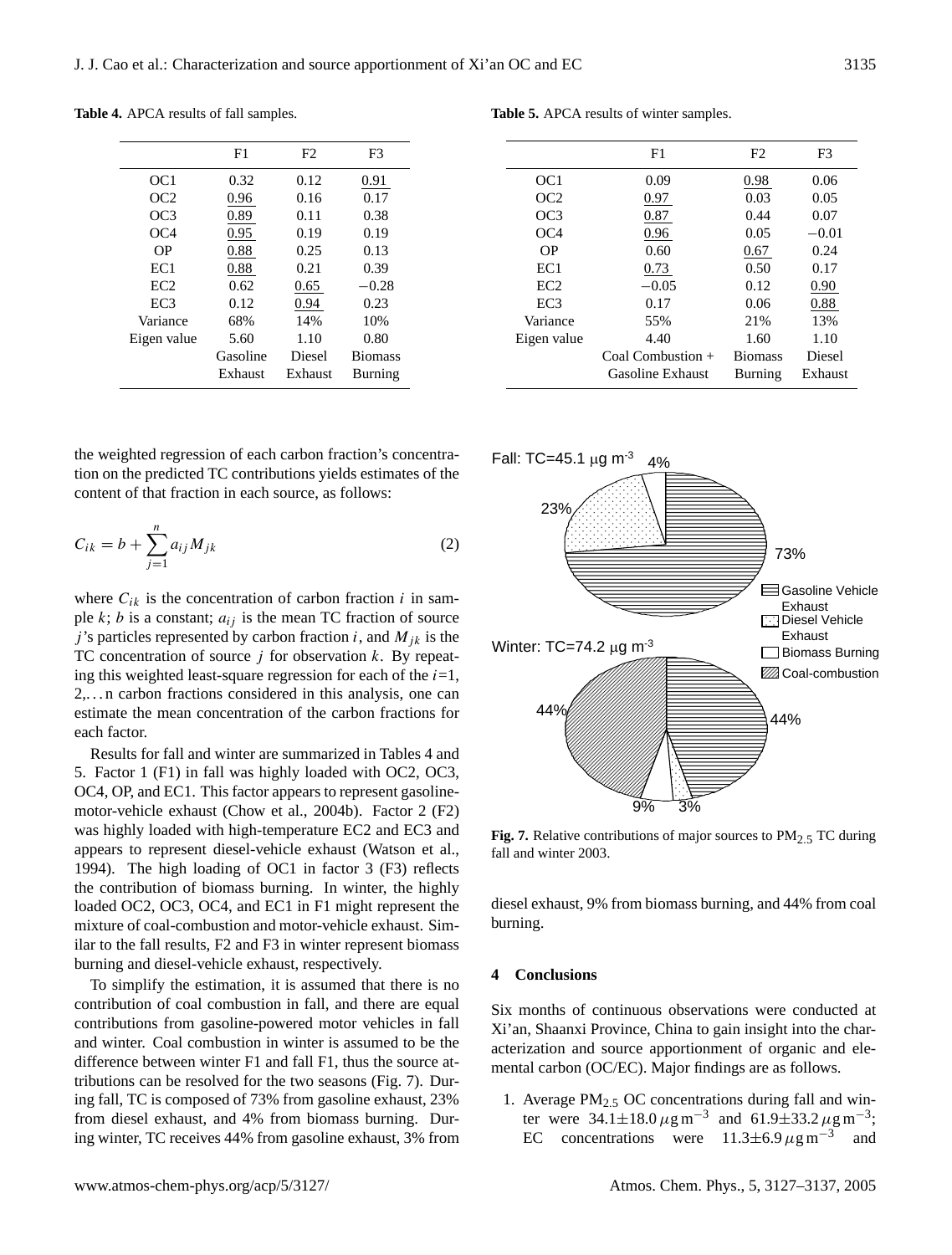12.3±5.3  $\mu$ g m<sup>-3</sup>, respectively. Carbonaceous aerosol accounted for  $48.8 \pm 10.1\%$  and  $45.9 \pm 7.5\%$  of PM<sub>2.5</sub> and 34.5 $\pm$ 9.3% and 37 $\pm$  8.9% of PM<sub>10</sub> during fall and winter, respectively. This indicates that carbonaceous aerosol is the dominant component of fine particles in Xi'an.

- 2. All of the OC/EC ratios exceeded 2.0, and average OC/EC ratios were 3.3 in fall and 5.1 in winter. Elevated OC/EC ratios were found during heating seasons with increased primary emissions, such as residential coal combustion. PM<sub>2.5</sub> OC and PM<sub>10</sub> OC were highly correlated  $(R=0.95-0.97)$  during fall, and moderately correlated (R=0.81) during winter.
- 3. PM $_{2.5}$  total carbon source apportionment by APCA attributed 73% to gasoline engine exhaust, 23% to diesel engine exhaust, and 4% to biomass burning during fall, and 44% to gasoline engine exhaust, 44% to residential coal burning, 9% to biomass burning, and 3% to diesel engine exhaust during winter. Motor-vehicle exhaust and coal combustion were the dominant sources for carbonaceous aerosol in Xi'an.

*Acknowledgements.* This project was supported by the National Basic Research Program of China (2004CB720203), National Natural Science Foundation of China (40121303, 40205018), and Research Grants Council of Hong Kong (PolyU5038/01E, PolyU5145/03E), Area of Strategic Development on Atmospheric and Urban Air Pollution (A516) funded by The Hong Kong Polytechnic University. T. Richard edited the manuscript and J. Gerard assisted in formatting and corrections.

Edited by: R. Hitzenberger

# **References**

- ACE-Asia: Asian Pacific Regional Aerosol Characterization Experiment, [http://saga.pmel.noaa.gov/aceasia/,](http://saga.pmel.noaa.gov/aceasia/) 1999.
- Cachier, H., Bremond, M. P., and Buat-Menard, P.: Carbonaceous aerosols from different tropical biomass burning sources, Nature, 340, 371–373, 1989.
- Cachier, H., Liousse, C., Pertuisol, M. H., Gaudichet, A., Echalar, F., and Lacaux, J. P.: African fine particulate emissions and atmospheric influence, in: Biomass Burning and Global Change, edited by: Levine, E. J. S., MIT Press, London, 428–440, 1996.
- Cao, J. J., Lee, S. C., Ho, K. F., Zhang, X. Y., Zou, S. C., Fung, K. K., Chow, J. C., and Watson, J. G.: Characteristics of carbonaceous aerosol in Pearl River Delta region, China during 2001 winter period, Atmos. Environ., 37(11), 1451–1460, 2003.
- Cao, J. J., Lee, S. C., Ho, K. F., Zou, S. C., Fung, K. K., Li, Y., Watson, J. G., and Chow, J. C.: Spatial and seasonal variations of atmospheric organic carbon and elemental carbon in Pearl River Delta Region, China, Atmos. Environ., 38, 4447-4456, 2004.
- Cao, J. J., Lee, S. C., Zhang, X. Y., Chow, J. C., An, Z. S., Ho, K. F., Watson, J. G., Fung, K. K., Wang, Y. Q., and Shen, Z. X.: Characterization of airborne carbonate over a site near Asian

dust source regions during spring 2002 and its climatic and environmental significance, J. Geophys. Res., 110(D03203), 1–8, doi:10.1029/2004JD005244, 2005.

- Chow, J. C., Engelbrecht, J. P., Watson, J. G., Wilson, W. E., Frank, N. H., and Zhu, T.: Designing monitoring networks to represent outdoor human exposure, Chemosphere, 49(9), 961–978, 2002.
- Chow, J. C., Watson, J. G., Crow, D., Lowenthal, D. H., and Merrifield, T. M.: Comparison of IMPROVE and NIOSH carbon measurements, Aerosol Science & Technology, 34(1), 23–34, 2001.
- Chow, J. C., Watson, J. G., Chen, L.-W. A., Arnott, W. P., Moosmüller, H., and Fung, K. K.: Equivalence of elemental carbon by Thermal/Optical Reflectance and Transmittance with different temperature protocols, Environmental Science & Technology, 38(16), 4414–4422, 2004a.
- Chow, J. C., Watson, J. G., Kuhns, H. D., Etyemezian, V., Lowenthal, D. H., Crow, D. J., Kohl, S. D., Engelbrecht, J. P., and Green, M. C.: Source profiles for industrial, mobile, and area sources in the Big Bend Regional Aerosol Visibility and Observational (BRAVO) Study, Chemosphere, 54(2), 185–208, 2004b.
- Chow, J. C., Watson, J. G., Louie, P. K. K., Chen, L.-W. A., and Sin, D.: Comparison of PM2.5 carbon measurement methods in Hong Kong, China, Environmental Pollution, 137(2), 334–344, 2005.
- Chow, J. C., Watson, J. G., Lu, Z., Lowenthal, D. H., Frazier, C. A., Solomon, P. A., Thuillier, R. H., and Magliano, K. L.: Descriptive analysis of  $PM_{2.5}$  and  $PM_{10}$  at regionally representative locations during SJVAQS/AUSPEX, Atmos. Environ., 30(12), 2079–2112, 1996.
- Chow, J. C., Watson, J. G., Pritchett, L. C., Pierson, W. R., Frazier, C. A., and Purcell, R. G.: The DRI Thermal/Optical Reflectance carbon analysis system: Description, evaluation and applications in U.S. air quality studies, Atmos. Environ., 27A(8), 1185–1201, 1993.
- Cooke, W. F., Liousse, C., Cachier, H., and Feichter, J.: Construction of a 1 degrees $\times$ 1 degrees fossil fuel emission data set for carbonaceous aerosol and implementation and radiative impact in the ECHAM4 model, J. Geophys. Res., 104(D18), 22 137– 22 162, 1999.
- Dan, M., Zhuang, G. S., Li, X. X., Tao, H. R., and Zhuang, Y. H.: The characteristics of carbonaceous species and their sources in PM2.5 in Beijing, Atmos. Environ., 38(21), 3443–3452, 2004.
- Duan, F. K., Liu, X. D., Yu, T., and Cachier, H.: Identification and estimate of biomass burning contribution to the urban aerosol organic carbon concentrations in Beijing, Atmos. Environ., 38(9), 1275–1282, 2004.
- Fung, K. K., Chow, J. C., and Watson, J. G.: Evaluation of OC/EC speciation by thermal manganese dioxide oxidation and the IMPROVE method, J. Air & Waste Management Association, 52(11), 1333–1341, 2002.
- Gao, Y., Arimoto, R., Duce, R. A., Zhang, X. Y., Zhang, G. Y., An, Z. S., Chen, L. Q., Zhou, M. Y., and Gu, D. Y.: Temporal and spatial distributions of dust and its deposition to the China Sea, Tellus, 49B(2), 172–189, 1997.
- Gray, H. A., Cass, G. R., Huntzicker, J. J., Heyerdahl, E. K., and Rau, J. A.: Characteristics of atmospheric organic and elemental carbon particle concentrations in Los Angeles, Environ. Sci. Technol., 20(6), 580–589, 1986.
- He, K., Yang, F., Ma, Y., Zhang, Q., Yao, X., Chan, C. K., Cadle, S., Chan, T., and Mulawa, P.: The characteristics of  $PM_{2.5}$  in